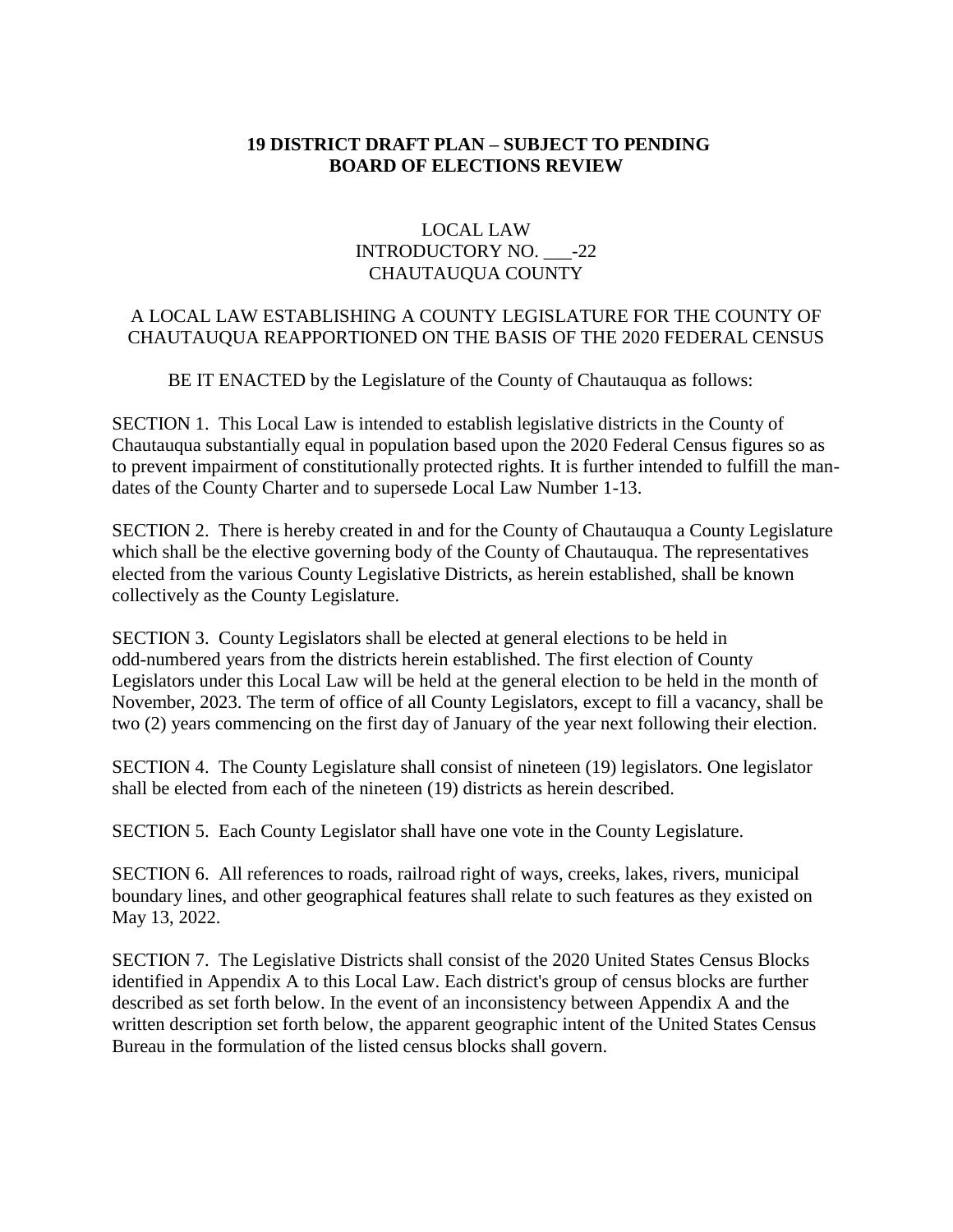**District 1** shall be composed of all of the Town of Dunkirk located west of the City of Dunkirk and all that portion of the City of Dunkirk situate within the following described boundaries: BEGINNING at the intersection of the centerline of Central Avenue at its intersection with the southern boundary line of the City of Dunkirk; thence westerly and northerly continuously along the boundary line of the City of Dunkirk to its intersection with the shoreline of Lake Erie; thence generally northeasterly continuously along the shoreline of Lake Erie to its intersection with the centerline of Central Avenue; thence southeasterly along the centerline of Central Avenue to its to the intersection with the centerline of East  $4<sup>th</sup>$  Street; thence northeasterly along the centerline of East 4<sup>th</sup> Street to its intersection with the centerline of Leopard Street; thence southeasterly along the centerline of Leopard Street to its intersection with the centerline of East 7<sup>th</sup> Street; thence northeasterly along the centerline of East 7<sup>th</sup> Street to its intersection with the centerline of Maple Avenue; thence southeasterly along the centerline of Maple Avenue to its intersection with the centerline of Lamphere Street; thence southeasterly along the centerline of Lamphere Street to its intersection with the boundary of the City of Dunkirk; thence westerly along the boundary line of the City of Dunkirk; thence continuing southerly along the eastern border of the City of Dunkirk to the northeast boundary of U.S. Census Block 3004; thence westerly along the northern boundary of U. S. Census Block 3004 to its intersection with the centerline of Main Street; thence southerly along the centerline of Main Street to its intersection with the centerline of Fairview Avenue; thence westerly along the centerline of Fairview Avenue to its intersection with the centerline of Central Avenue; thence southerly along the centerline of Central Avenue, being the point or place of beginning.

**District 2** shall be composed of all the portions of the City of Dunkirk not included in District 1 and District 4.

**District 3** shall be composed of all that portion of the Town of Pomfret and Village of Fredonia not included in District 4.

**District 4** shall be composed of all that portion of the Village of Fredonia and City of Dunkirk situate within the following described boundaries: BEGINNING at the intersection of the centerline of Temple Street with the northern boundary line of the Village of Fredonia; thence southeasterly along the centerline of Temple Street to its intersection with the centerline of Matteson Street; thence southeasterly along the centerline of Matteson Street to its intersection Canadaway Creek; thence southeasterly along Canadaway Creek to its intersection with the centerline of Risley Street; thence northeasterly along the centerline of Risley Street to its intersection with the centerline of Forest Place; thence southeasterly along the centerline of Forest Place to its intersection of the centerline of West Main Street; thence northeasterly along the centerline of West Main Street to its intersection with the centerline of Water Street; thence southeasterly along the centerline of Water Street to its intersection with the centerline of Norton Place; thence easterly and northerly along the centerline of Norton Place to its intersection with the centerline of Eagle Street; thence southeasterly along the centerline of Eagle Street to its intersection with the centerline of Lakeview Avenue; thence easterly along the centerline of Lakeview Avenue to the eastern boundary of the Village of Fredonia; thence generally northerly along the eastern boundary of the Village of Fredonia to the northern boundary of the Village of Fredonia; thence westerly along the northern boundary of the Village of Fredonia to its intersection with the southern boundary of the City of Dunkirk; thence northerly along the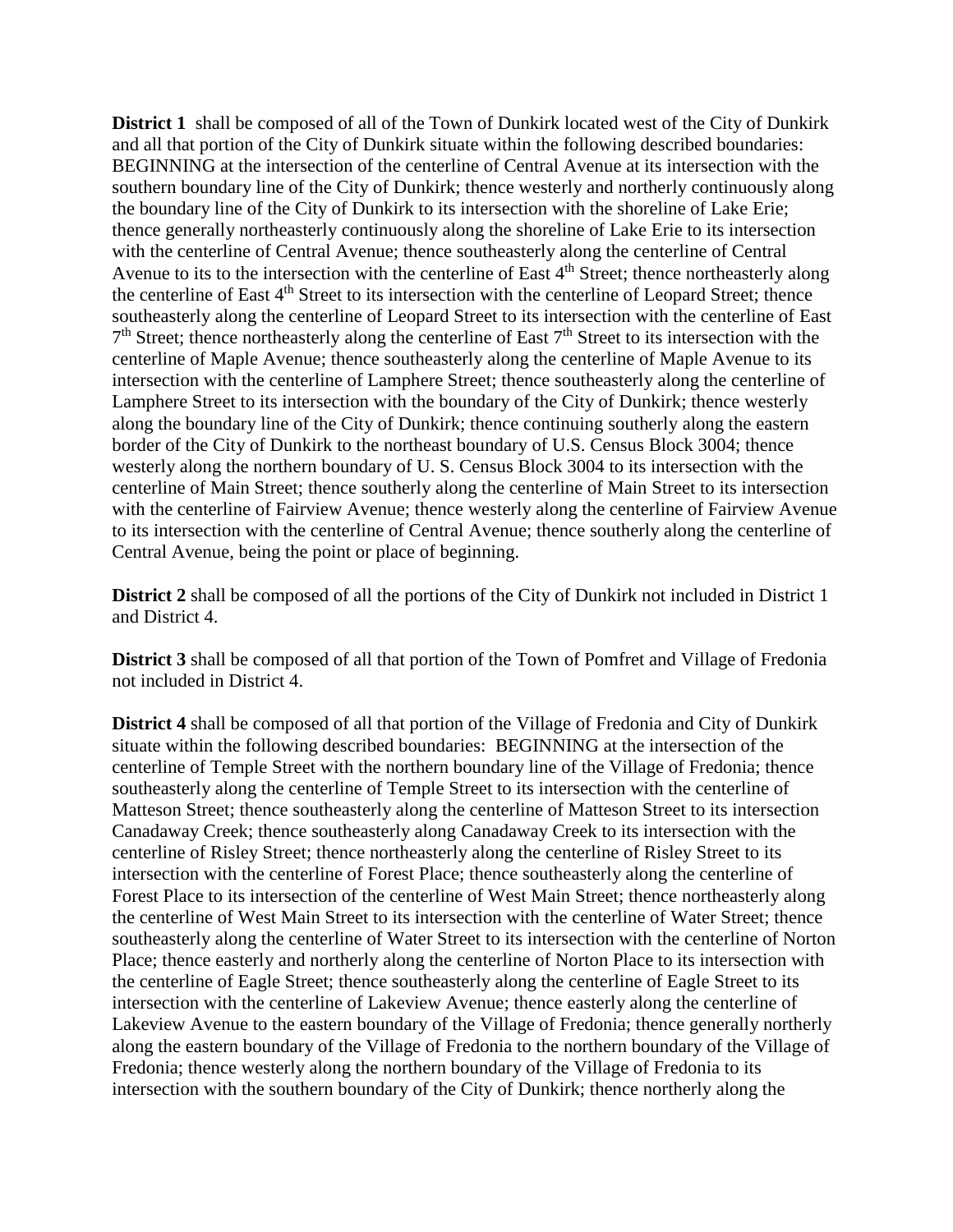eastern boundary of the City of Dunkirk to the northeast boundary of U.S. Census Block 3004; thence westerly along the northern boundary of U.S. Census Block 3004 to its intersection with the centerline of Main Street; thence southerly along the centerline of Main Street to its intersection with the centerline of Fairview Avenue; thence westerly along the centerline of Fairview Avenue to its intersection with the centerline of Central Avenue; thence southerly along the centerline of Central Avenue to the northern border of the Village of Fredonia; then westerly along the northern border of the Village of Fredonia to the intersection of Temple Street, being the point or place of beginning.

**District 5** shall be composed of all of the Towns of Arkwright, Cherry Creek, Sheridan, and Villenova, and all that portion of the Town of Dunkirk east of the City of Dunkirk and all that portion of the Town of Hanover situate within the following described boundaries: BEGINNING at the eastern boundary line of the Town of Hanover at the centerline of State Route 39; thence westerly along the centerline of State Route 39 to intersection with the eastern boundary line of the former Village of Forestville; thence southerly along the eastern boundary of the former Village of Forestville boundary the southeast corner of the former Village of Forestville; thence westerly along the southern boundary of the former Village of Forestville to the southwest corner boundary of the former Village of Forestville; thence northerly along the western boundary of the former Village of Forestville to its intersection with the centerline of Creek Road; thence southwesterly along the centerline of Creek Road to its intersection with the centerline of Laona Road; thence southwesterly along the centerline of Laona Road to its intersection with the western boundary of the Town of Hanover; thence southerly along the western boundary of the Town of Hanover to the southwest corner boundary of the Town of Hanover; thence easterly along the southern boundary of the Town of Hanover to the southeastern corner boundary of the Town of Hanover; thence northerly along the eastern boundary of the Town of Hanover to its intersection with the centerline of State Route 39, being the point or place of beginning.

**District 6** shall be composed of all of the Town of Hanover not included in District 5.

**District 7** shall be composed of all of the Town of Portland and Town of Stockton and all that portion of the Town of Chautauqua situate within the following described boundaries: BEGINNING at the northeast corner of the boundary line of the Town of Chautauqua; thence southerly along the eastern boundary line of the Town of Chautauqua to its intersection with the centerline of the Hartfield-Centralia Road; thence westerly along the centerline of the Hartfield-Centralia Road to the intersection of the centerline of Meadows Road; thence southwesterly along the centerline of Meadows Road to an unnamed creek and its intersection with the western boundary of U.S. Census Block 3002; thence southerly along an unnamed creek and the western boundary of U. S. Census Block 3002 to the intersection of the centerline of Springbrook Road; thence westerly along the centerline of Springbrook Road to the intersection of East Lake Road; thence following the centerline of East Lake Road in a westerly direction to its intersection with a point in the southern boundary of U.S. Census Block 2031; thence westerly along the southern boundary of U.S. Census Block 2031 to its intersection with the northern boundary of the Village of Mayville; thence westerly along the Village of Mayville boundary line to its intersection with Portage Road; thence northerly along the centerline of Portage Road to its intersection with the centerline of Quillian Road; thence northeasterly along the centerline of Qullian Road to the northern boundary of the Town of Chautauqua; thence northeasterly along the northern boundary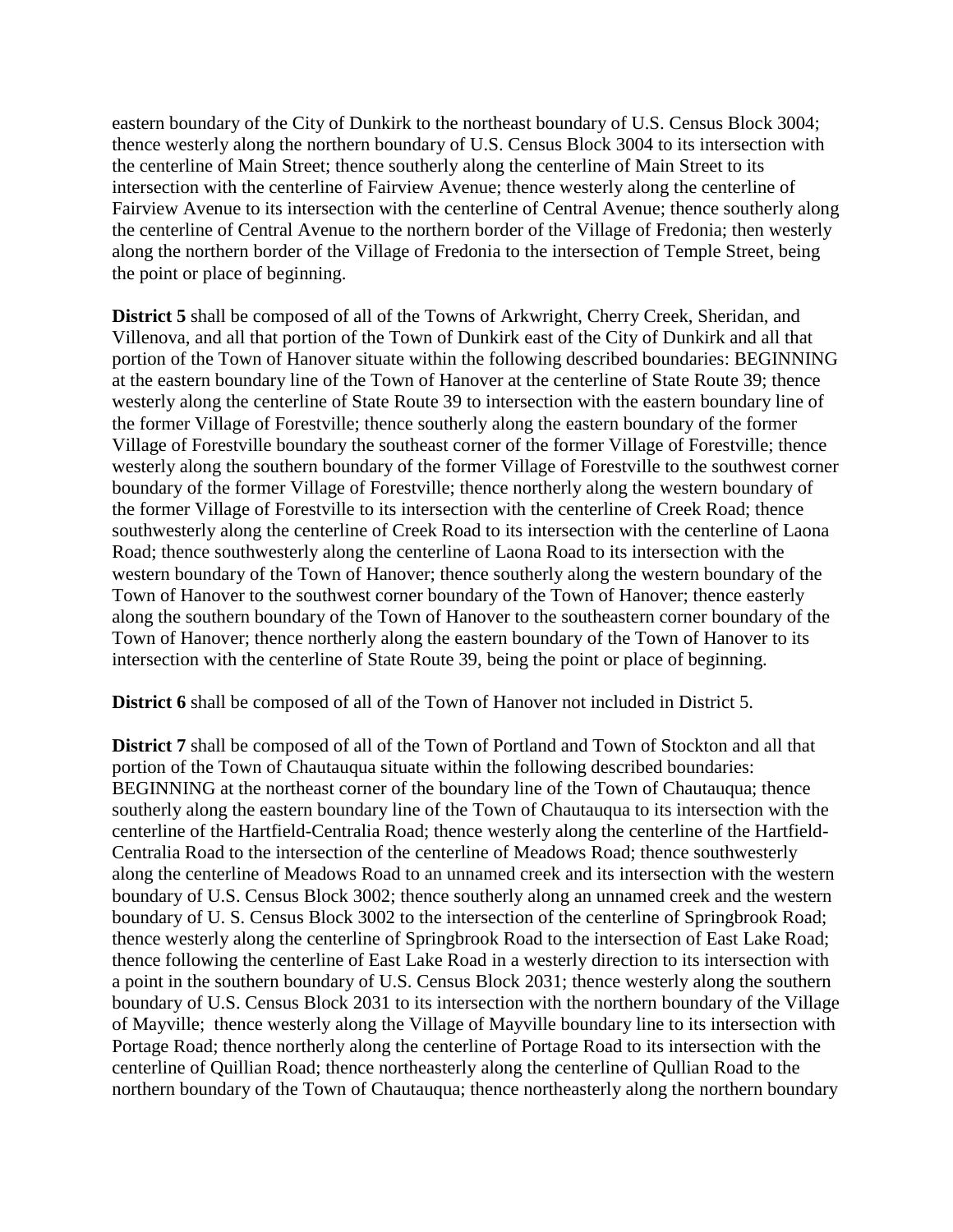of the Town of Chautauqua to the northeastern corner of the Town of Chautauqua, being the point or place of beginning.

**District 8** shall be composed of all of the Towns of Ellery and North Harmony and shall be composed of all that portion of the Town of Chautauqua situate within the following described boundaries: BEGINNING at the shoreline of Chautauqua Lake at the northwest boundary of the Town of Ellery and proceeding northerly along the shoreline of Chautauqua Lake to the northwestern boundary of U.S. Census Block 3016; thence easterly and northerly along the boundary line of U.S. Census Block 3016 to its intersection with Galloway Road; thence easterly along Galloway Road to the intersection of the centerline of East Lake Road; then southeasterly along East Lake Road to its intersection with the centerline of Springbook Road; thence easterly along the centerline of Springbrook Road to its intersection with an unnamed creek and the southwest boundary line of U.S. Census Block 3002; thence northerly along an unnamed creek and the western boundary of U.S. Census Block 3002 to its intersection with the centerline of Meadows Road; thence northeasterly along the centerline of Meadows Road to its intersection with the centerline of the Hartfield-Centralia Road; thence easterly along the centerline of the Hartfield-Centralia Road to its intersection with the northern boundary of the Town of Chautauqua; thence easterly along the northern boundary of the Town of Chautauqua; thence southerly along the eastern border of the Town of Chautauqua to its intersection with the boundary of the Town of Ellery; thence westerly and southerly following along the boundary line of the Town of Ellery to its northwest boundary along the shore of Chautauqua Lake, being the point or place of beginning.

**District 9** shall be composed of all that portion of the City of Jamestown situate within the following described boundaries: BEGINNING at the intersection of the centerline of South Main Street with the southern boundary line of the City of Jamestown; thence westerly along the southern boundary line of the City of Jamestown to its intersection with the centerline of Forest Avenue; thence northerly along the centerline of Forest Avenue to its intersection with the centerline of Chambers Street; thence westerly along the centerline of Chambers Street to its intersection with the centerline of Sampson Street; thence northerly along the centerline of Sampson Street to its intersection with the centerline of Baker Street; thence westerly along the centerline of Baker Street to its intersection with the centerline of Chapman Steet; thence northerly along the centerline of Chapman Street to its intersection with the centerline of Palmer Street; thence westerly along the centerline of Palmer Street to its intersection with the centerline of Francis Street; thence northerly and westerly along the centerline of Francis Street to its intersection with the centerline of Sprague Street; thence northerly and easterly along the centerline of Sprague Street to its intersection with the centerline of Steele Street; thence easterly along the centerline of Steele Street to its intersection with the centerline of Barrett Avenue; thence southerly along the centerline of Barrett Avenue to its intersection with the centerline of Warner Place; thence easterly along the centerline Warner Place of to its intersection with the centerline of Forest Avenue; thence southerly along the centerline of Forest Avenue to its intersection with the centerline of Prather Avenue; thence easterly along the centerline of Prather Avenue to its intersection with the centerline of Hazzard Street; thence southerly along the centerline of Hazzard Street to its intersection with the centerline of Newland Avenue; thence easterly along the centerline of Newland Avenue to its intersection with the centerline of Linwood Avenue; thence northeasterly along the boundary of U.S. Census Block 1016 to its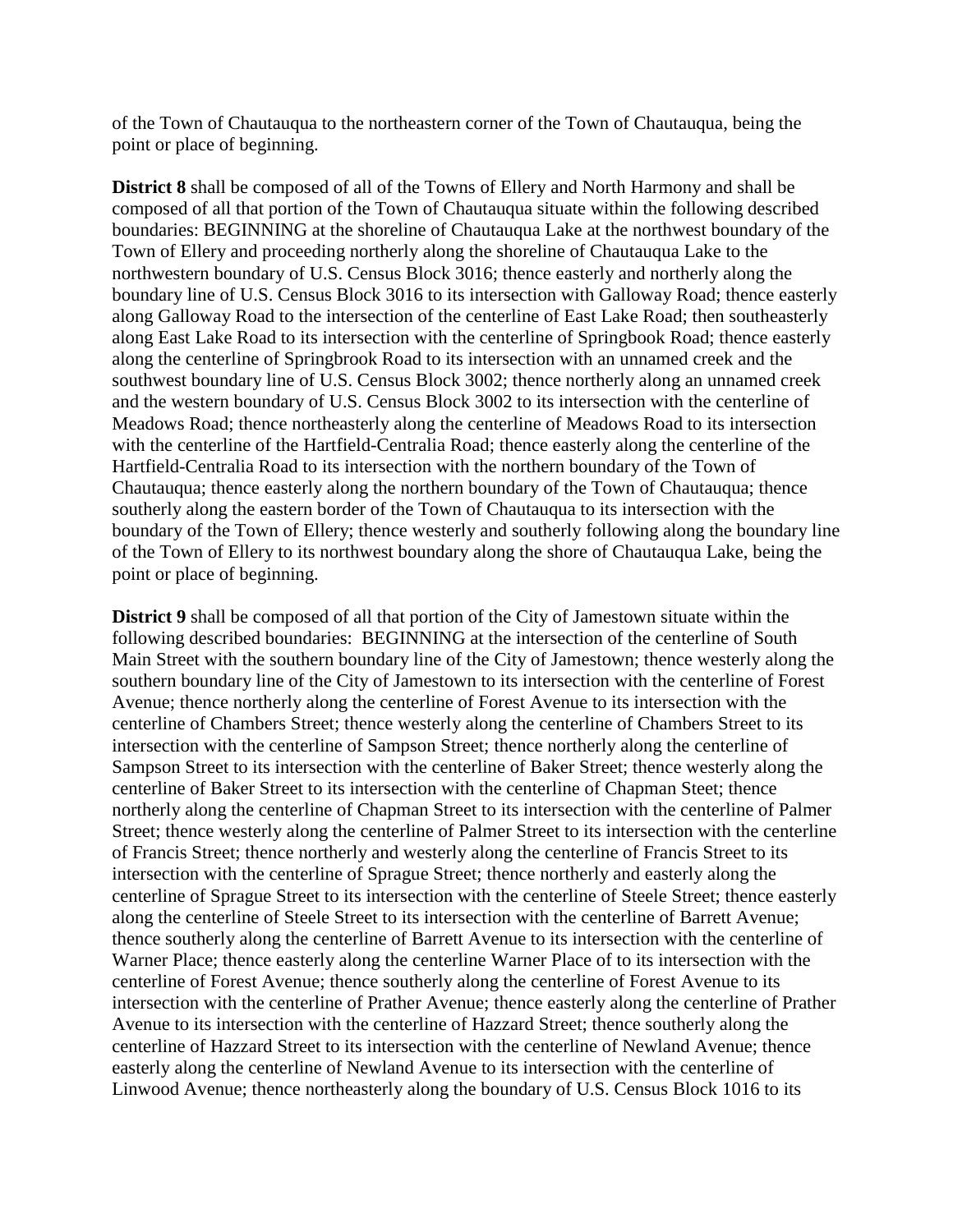intersection with the centerline of West Virginia Boulevard; thence northerly along the centerline of West Virginia Boulevard to its intersection with the centerline of Camp Street; thence easterly along Camp Street to the eastern boundary of the City of Jamestown; thence southerly along the eastern boundary of the City of Jamestown to its intersection with the southeast corner of the boundary line of the City of Jamestown; thence westerly along the southerly boundary of the City of Jamestown to its intersection with the centerline of South Main Street, being the point or place of beginning.

**District 10** shall be composed of all of the Village of Lakewood and all that portion of the Town of Busti and all that portion of the City of Jamestown situate within the following described boundaries: BEGINNING at the northwest corner of the boundary line of the Village of Lakewood on the shoreline of Chautauqua Lake; thence southerly along the western boundary line of the Village of Lakewood to its intersection with the southwest corner of the Village of Lakewood; thence easterly along the southern boundary line of the Village of Lakewood to its intersection with the centerline of Mapleview Avenue; thence southerly along the centerline of Mapleview Avenue to its intersection with the centerline of Grandview Avenue; thence southerly along the centerline of Grandview Avenue to its intersection with the centerline of Hunt Road; thence easterly along the centerline of Hunt Road to its intersection with the centerline of Winch Road; thence southerly along the centerline of Winch Road to its intersection with the centerline of Cowing Road; thence easterly along the centerline of Cowing Road to its intersection with the centerline of Trask Road; thence easterly along the centerline of Trask Road to an intersection of Trask Road: then southerly on Trask Road to its intersection with U.S. Census Block 2013, thence easterly and southerly along the boundary of U.S. Census Block 2013 to its intersection with the southwest boundary of U.S. Census Block 2016; thence easterly along the boundary of U.S. Census Block 2016 to its intersection with the centerline of Forest Avenue: thence northeasterly along the centerline of Forest Avenue to the intersection of the centerline of Mitchell Road; thence southeasterly and easterly along the centerline of Mitchell Road to the eastern boundary line of the Town of Busti; thence northerly along the eastern boundary line of the Town of Busti to its intersection with the southern boundary line of the City of Jamestown; thence westerly along the southern boundary line of the City of Jamestown to its intersection with the centerline of Forest Avenue; thence northerly along the centerline of Forest Avenue to its intersection with the centerline of Chambers Street; thence westerly along the centerline of Chambers Street to its intersection with the centerline of Sampson Street; thence northerly along the centerline of Sampson Street to its intersection with the centerline of Newland Avenue; thence westerly along the centerline of Newland Avenue to its intersection with the southwest boundary of the City of Jamestown and the Town of Ellicott; thence northerly along the City of Jamestown and Town of Ellicott boundary to its intersection with Front Street; thence westerly along the centerline of Front Street to its intersection with the centerline of Butts Avenue and its continuation on Sycamore Street; thence southerly and westerly along the centerline of Sycamore Street to its intersection with the centerline of Yolande Avenue; thence northerly along the centerline of Yolande Avenue to the centerline of Hunt Road; thence westerly along the centerline of Hunt Road to its intersection with the centerline of Howard Avenue; thence southerly along the centerline of Howard Avenue to its intersection the southern boundary of the Town of Ellicott; thence westerly along the southern boundary of the Town of Ellicott to the southwest boundary point of the Town of Ellicott; then following the western boundary of the Town of Ellicott to its intersection with the south shoreline of Chautauqua Lake; thence westerly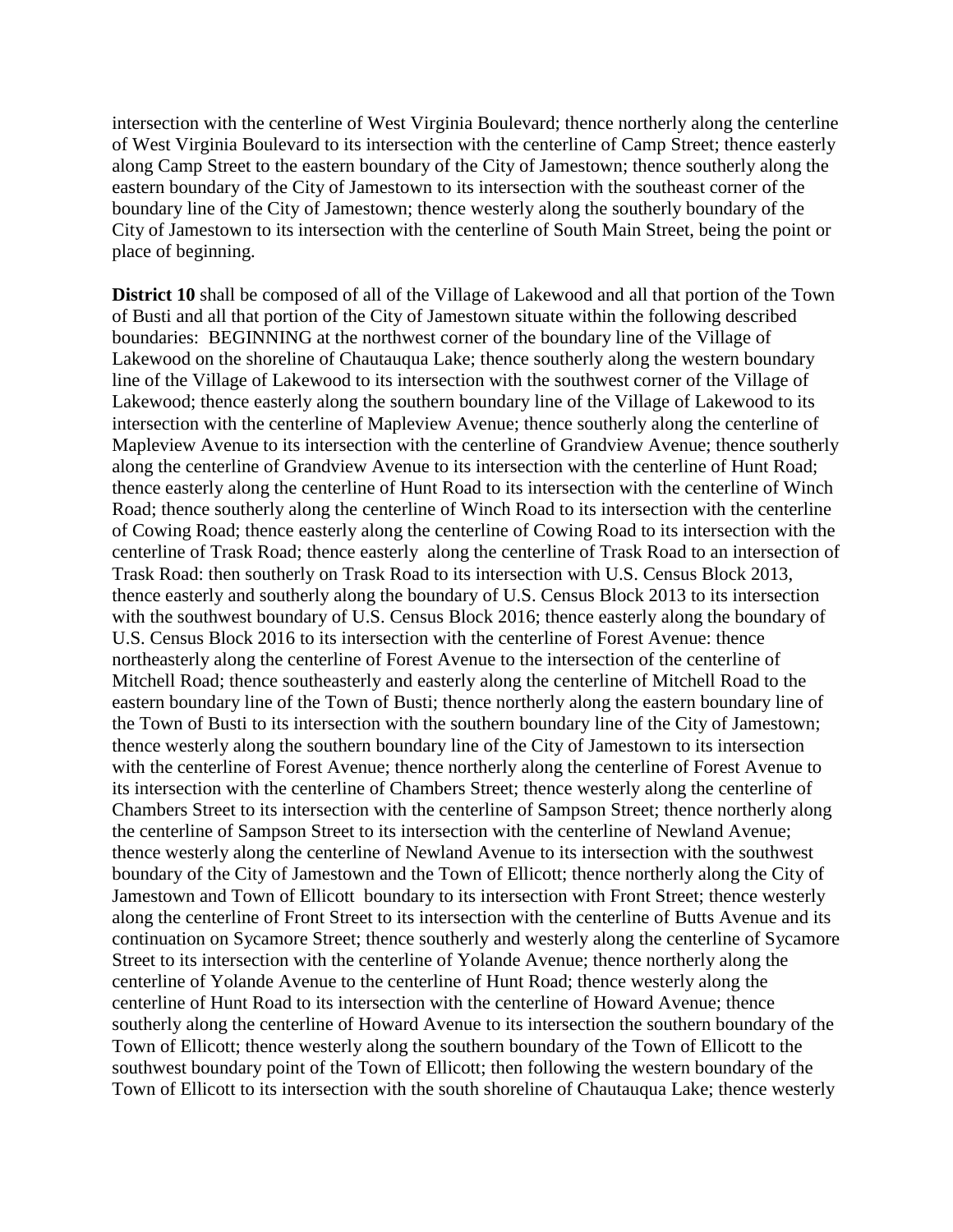along the shoreline of Chautauqua Lake to its intersection with the northwest corner of the boundary line of the Village of Lakewood on the shoreline of Chautauqua Lake, being the point or place of beginning.

**District 11** shall be composed of all that portion of the City of Jamestown not included in Districts 9, 10, 12, and 13.

**District 12** shall be composed of all that portion of the City of Jamestown situate within the following described boundaries: BEGINNING at the intersection of the centerline of Fluvanna Avenue with the boundary line of the City of Jamestown; thence generally northerly and westerly along the boundary line of the City of Jamestown to the northeast corner of the boundary line of the City of Jamestown; thence southerly along the eastern boundary line of the City of Jamestown to its intersection with the centerline of Buffalo Street; thence westerly along the centerline of Buffalo Street to its intersection with the centerline of Falconer Street; thence southwesterly along the centerline of Falconer Street to its intersection with the centerline of Thayer Street; thence southeasterly along the centerline of Thayer Street to its intersection with the centerline of Bush Street; thence southwesterly along the centerline of Bush Street to its intersection with the centerline of Bowen Street; thence southeasterly along the centerline of Bowen Street to its intersection with the centerline of Bush Street; thence southwesterly along the centerline of Bush Street to its intersection with the centerline of Winsor Street; thence northwesterly along the centerline of Winsor Street to its intersection with the centerline of East Seventh Street; thence westerly along the centerline of East Seventh Street to its intersection with the centerline of Grant Street; thence northerly along the centerline of Grant Street to its intersection with the centerline of East Eighth Street; thence westerly along the centerline of East Eighth Street to its intersection with the centerline of Lakeview Avenue; thence southerly along the centerline of Lakeview Avenue to its intersection with the centerline of East Eighth Street; thence westerly along the centerline of East Eighth Street to its intersection with the centerline of North Main Street; thence northerly along the centerline of North Main Street to its intersection with the centerline of Fluvanna Avenue; thence northwesterly along the centerline of Fluvanna Avenue to its intersection with the boundary line of the City of Jamestown, being the point or place of beginning.

**District 13** shall be composed of that portion of the City of Jamestown situate within the following described boundaries: BEGINNING at the intersection of the easterly boundary line of the City of Jamestown with the centerline of Buffalo Street; thence westerly along the centerline of Buffalo Street to its intersection with the centerline of Falconer Street; thence southwesterly along the centerline of Falconer Street to its intersection with the centerline of Thayer Street; thence southeasterly along the centerline of Thayer Street to its intersection with the centerline of Bush Street; thence southwesterly along the centerline of Bush Street to its intersection with the centerline of Bowen Street; thence southeasterly along the centerline of Bowen Street to its intersection with the centerline of Bush Street; thence southwesterly along the centerline of Bush Street to its intersection with the centerline of Winsor Street; thence northwesterly along the centerline of Winsor Street to its intersection with the centerline of East Seventh Street; thence westerly along the centerline of East Seventh Street to its intersection with the centerline of Grant Street; thence northerly along the centerline of Grant Street to its intersection with the centerline of East Eighth Street; thence westerly along the centerline of East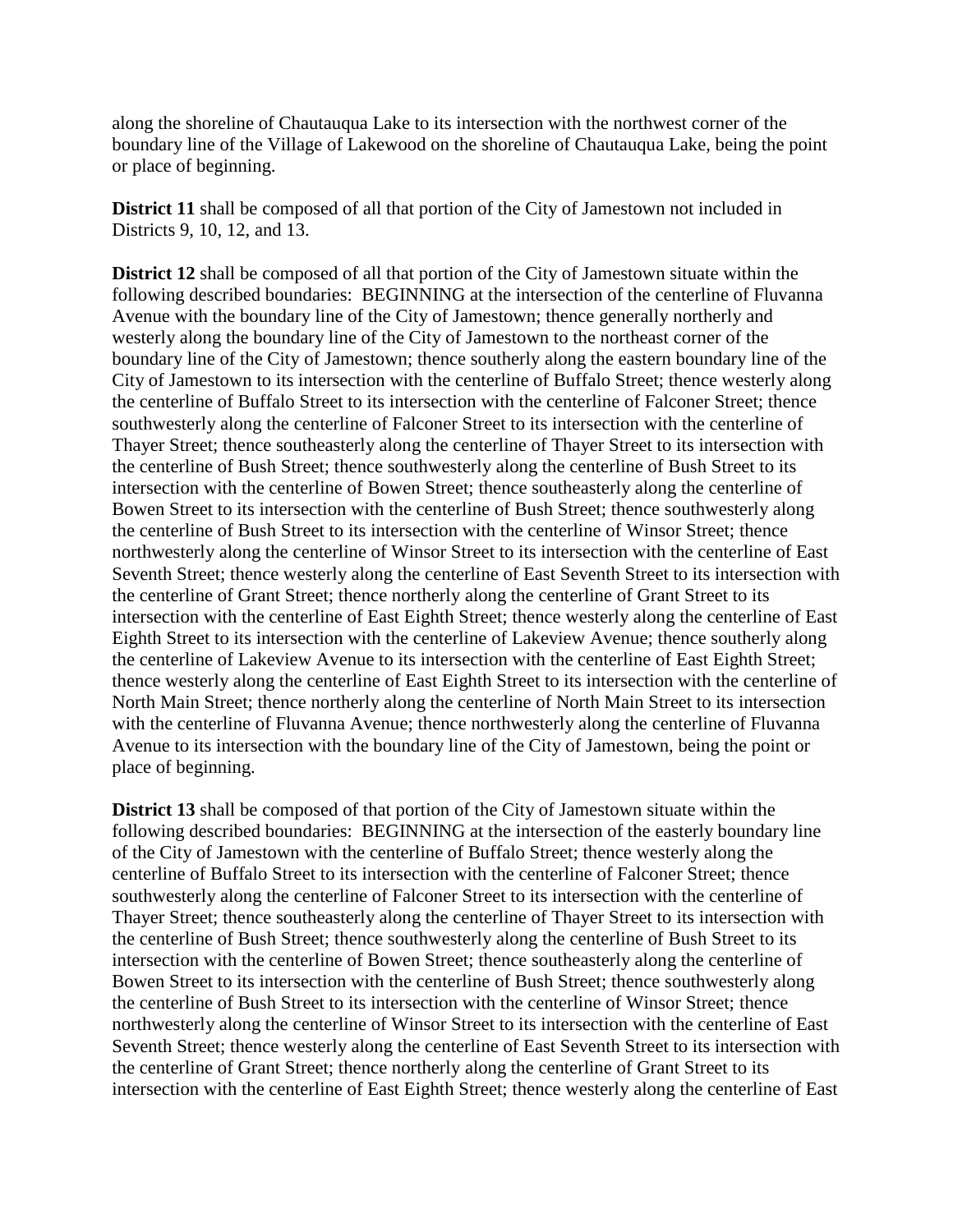Eighth Street to its intersection with the centerline of Lakeview Avenue; thence southerly along the centerline of Lakeview Avenue to its intersection with the centerline of East Eighth Street; thence westerly along the centerline of East Eighth Street to its intersection with the centerline of North Main Street; thence southerly along the centerline of North Main Street to its intersection with the centerline of West Second Street; thence westerly along the centerline of West Second Street to its intersection with the centerline of Washington Street; thence southerly along the centerline of Washington Street to its intersection with the centerline of Steele Street lying below the Washington Street bridge; thence westerly along the centerline of Steele Street to its intersection with the centerline of Barrett Avenue; thence southerly along the centerline of Barrett Avenue to its intersection with the centerline of Warner Place; thence easterly along the centerline of Warner Place to its intersection with the centerline of Forest Avenue; thence southerly along the centerline of Forest Avenue to its intersection with the centerline of Prather Avenue; thence easterly along the centerline of Prather Avenue to its intersection with the centerline of Hazzard Street; thence southerly along the centerline of Hazzard Street to its intersection with the centerline of Newland Avenue; thence easterly along the centerline of Newland Avenue to its intersection with the centerline of Linwood Avenue; thence northeasterly along the boundary of U.S. Census Block 1016 to its intersection with the centerline of West Virginia Boulevard; thence northerly along the centerline of West Virginia Boulevard to its intersection with the centerline of Camp Street; thence easterly along Camp Street to the eastern boundary of the City of Jamestown; thence northerly along the eastern border of the City of Jamestown to the centerline of Buffalo Street, being the point or place of beginning.

**District 14** shall be composed of all of the Towns of Charlotte, Ellington, and Gerry, and all that portion of the Town of Poland not in District 16, and all that portion of the Town of Ellicott situated north of the following legislative district boundary line between District 14 and District 15: BEGINNING at the intersection of the centerline of Interstate 86 and the western boundary line of the Town of Ellicott; thence easterly along the centerline of Interstate 86 to its intersection with the centerline of Curtis Street; thence northerly along the centerline of Curtis Street to its intersection with the centerline of Horton Road; thence easterly along the centerline of Horton Road to its intersection with the centerline of Hough Hill Road; thence southerly and easterly along the centerline of Hough Hill Road to its intersection with the centerline of County Touring Route 380; thence southerly along the centerline of County Touring Route 380 to its intersection the northern boundary line of the Village of Falconer; thence southeasterly along the northern boundary line of the Village of Falconer to its intersection with the eastern boundary line of the Town of Ellicott.

**District 15** shall be composed of all that portion of the Town of Ellicott not included in District 10 and District 14.

**District 16** shall be composed of all of the Towns of Carroll, Kiantone, and that portion of the Town of Poland: BEGINNING at the northeast corner of the Town of Poland thence westerly along the north boundary of the Town of Poland to its intersection with the northwest corner of U. S. Census Block 3023; thence southerly along the boundary line for U. S. Census Block 3023 to its intersection with U.S. Census Block 3036; thence southerly and southeasterly along the boundary line of U.S. Census Block 3036 to its intersection with U.S. Census Block 3085; thence southerly along the eastern boundary line of U.S. Census Block 3085 to its intersection